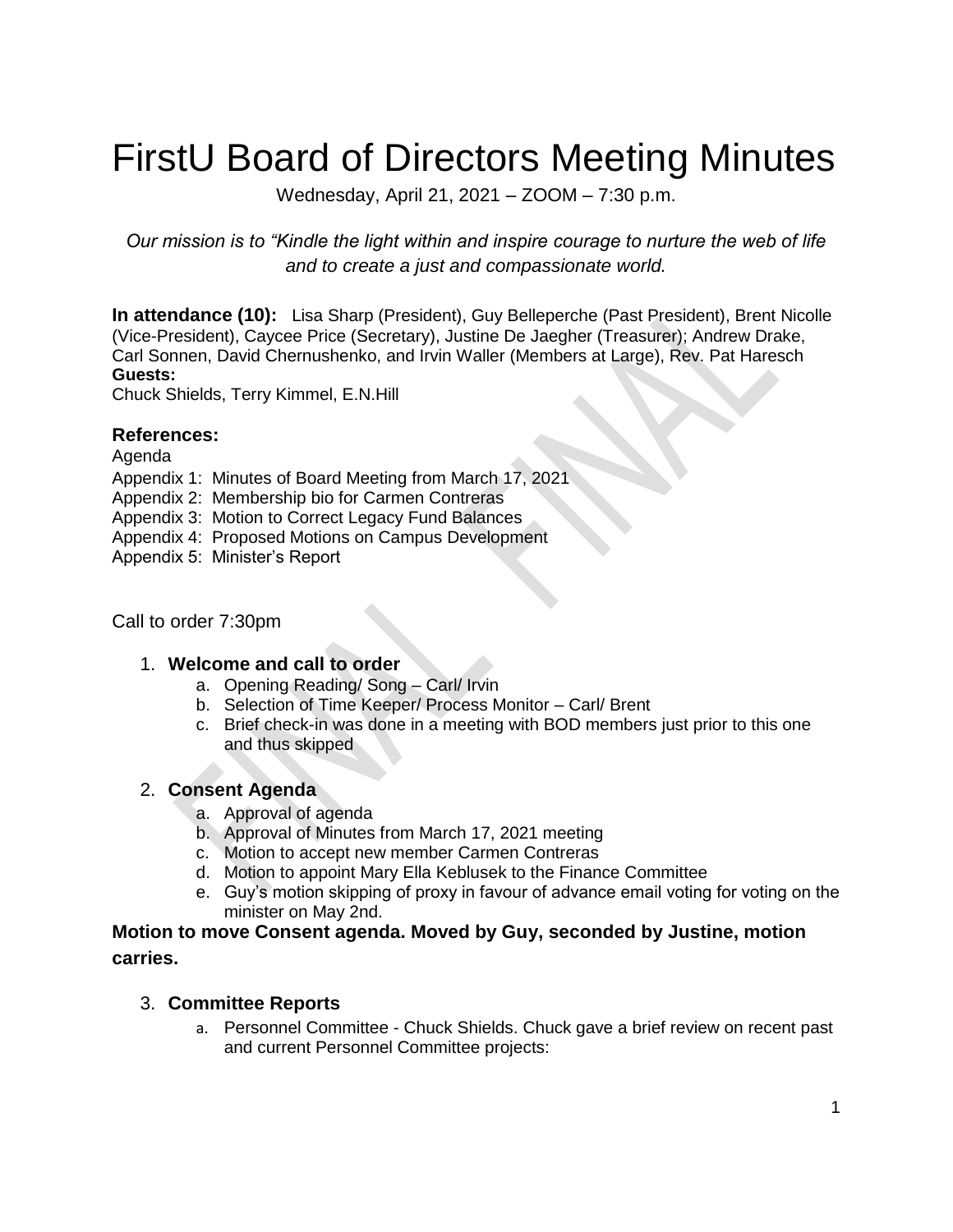- i. Compensation study, which includes updating job descriptions, will eventually result in recommendations to the board. Current focus: Music Director.
- ii. They are also reviewing performance review forms and processes.
- iii. Reviewing the Staff/ Human Resources handbook. Rev. Pat reminded us that post-Covid, the Board will need to reconsider how often we want staff on-site in the office.
	- b. Finance Committee Justine. Justine presented a motion to correct the motion brought forth in November 2020 to correct the Legacy Fund Balances such that they are in accordance with the 2012 Legacy Fund Policy changes. Mainly a wording change, see Appendix 3.

# **Motion that the board approve the amended wording to correct the Legacy Fund Balances. Moved by Justine, seconded by Andrew, motion carries.**

- c. Campus Planning Terry Kimmel Terry and Lisa answered questions from the Board that were presented to them. Lisa explained that an informational meeting was had with MultiFaith housing on Monday April 19 where discussions about how affordable housing works (in short, it depends on what the Community organization is permitted to do). It was decided by all to NOT include any site plans with the motion. Three motions will be presented at the AGM "
- i. Developing an integrated plan for the improvement and development of the FirstU Campus
- ii. Participating in a feasibility study for a new building on our campus to provide mixed income house.
- iii. Approval to submit the long term site plan to the City of Ottawa

# **Motion that the board approve the three motions, as amended (and added below), presented by the Campus Planning Committee. Moved by Irvin, seconded by Guy, motion carries.**

d. Indigenous Reconciliation Discussion – No motions will be presented at the AGM. Guy pointed out that that the Board must be mindful of any proposals that involve giving away tangible assets as it may jeopardize us financially and our charitable purpose as a church. We must be clear at the outset what our limitations around reconciliation mean. Pat said that no proposals have been presented as the group has not yet met. A meeting will happen in May with interested parties to **begin** the conversation. Any proposals will go through the normal working group procedures.

# 4. **Staff Reports**

- a. Minister's Report
	- i. Developmental Ministry Accomplishments Rev. Pat thinks it would be a good idea to include this document in the Strategic Plan as well as part of the Annual Report as part of the AGM package. **Action item: Caycee to ensure this document is part of the AGM package.**
	- ii. Raw Data, Sunday Service Data (before-after COVID) Report attached as part of the Minister's Report See Appendix 5.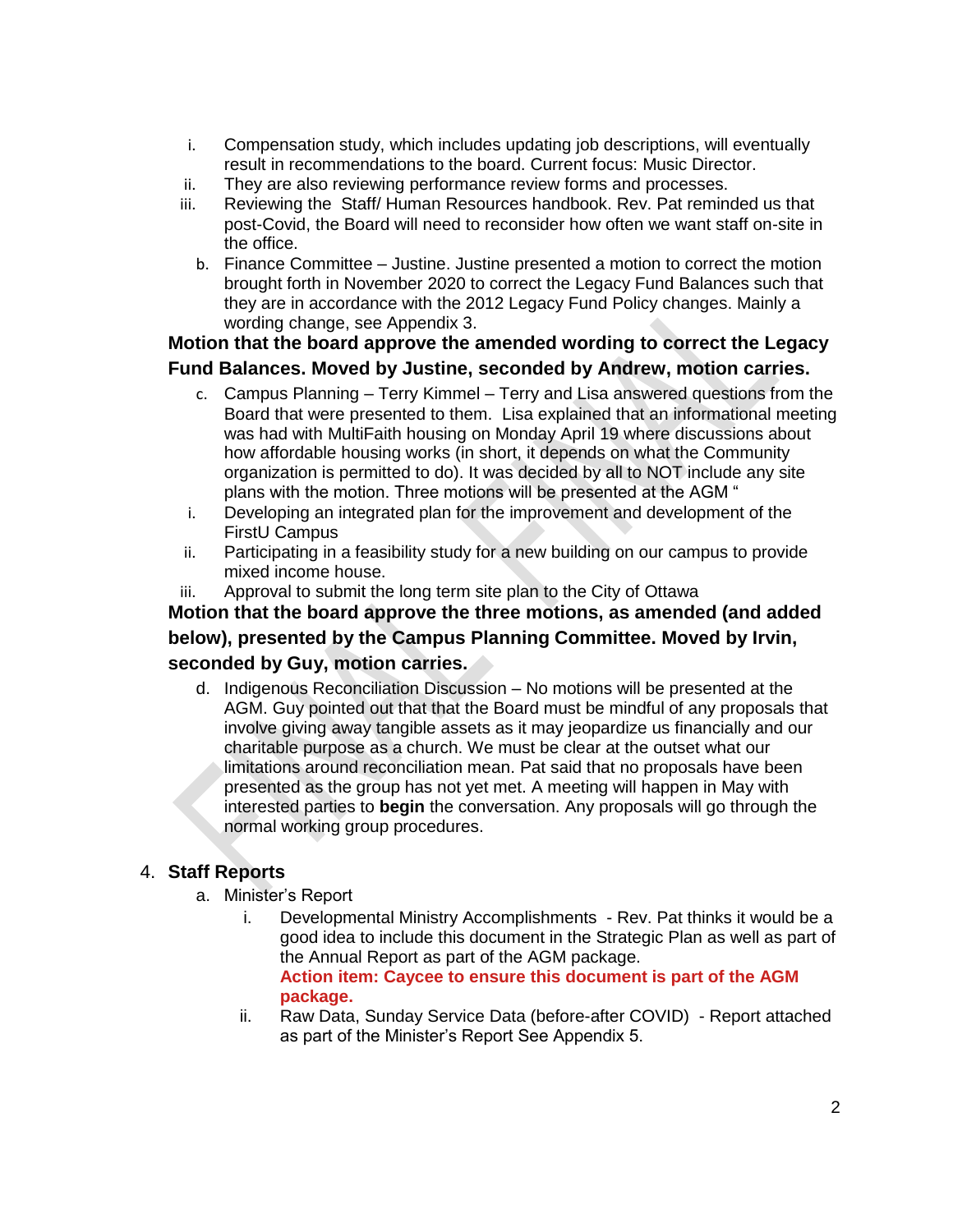- iii. Communications Coordinator Allison Armstrong started this month as Communications Coordinator. If the board has requests about specific social media reports we are to pass them on to Jen Brennan.
- iv. Status of 2020 Staff Performance Assessments Most are complete.
- v. HR Spending in Congregations HR spending in general is going up as we ask more from staff and the number of volunteers goes down.
- vi. Misc. Finance Notes: A new bequest of \$20K will be coming in and the govt. Is extending the emergency wage subsidy program for which may may qualify later on in the year.
- vii. Keeping an Eye on COVID-19 "Brake" Current restrictions remain in place until May 5<sup>th</sup>, 2021.
- 5. **New Business** None was presented.

#### 6. **Information Items**

a. AGM Update – Lisa made a request for assistance in different roles such as Zoom host and vote counting. Mary Ella Keblusek has offered to be the head scrutineer.

**Action item: Lisa will make a list of roles needing to be filled and send out to the board.**

#### 7. **Other Business**

- a. Board "Thankyous" Search Committee.
- b. Board Announcements Recording: Lisa/ Hospitality hour: Guy
- c. Next Meetings:
	- i. Board Meeting: May 12th, 2021 (Wednesday) 7pm **a week EARLY**
		- 1. Opening Reading: Andrew
		- 2. Opening Song: Justine
		- 3. Closing Reading: Brent
- 8. **Adjournment** Closing Reading Guy

Meeting adjourned at 9:50pm. Submitted by Caycee Price on May 3, 2021.

# **APPENDIX 4 - CAMPUS PLANNING – MOTIONS FOR THE AGM ON JUNE 6, 2021**

The Board and the Campus Planning Committee propose three motions:

**1. Developing an integrated plan for the improvement and development of the FIRSTU Campus**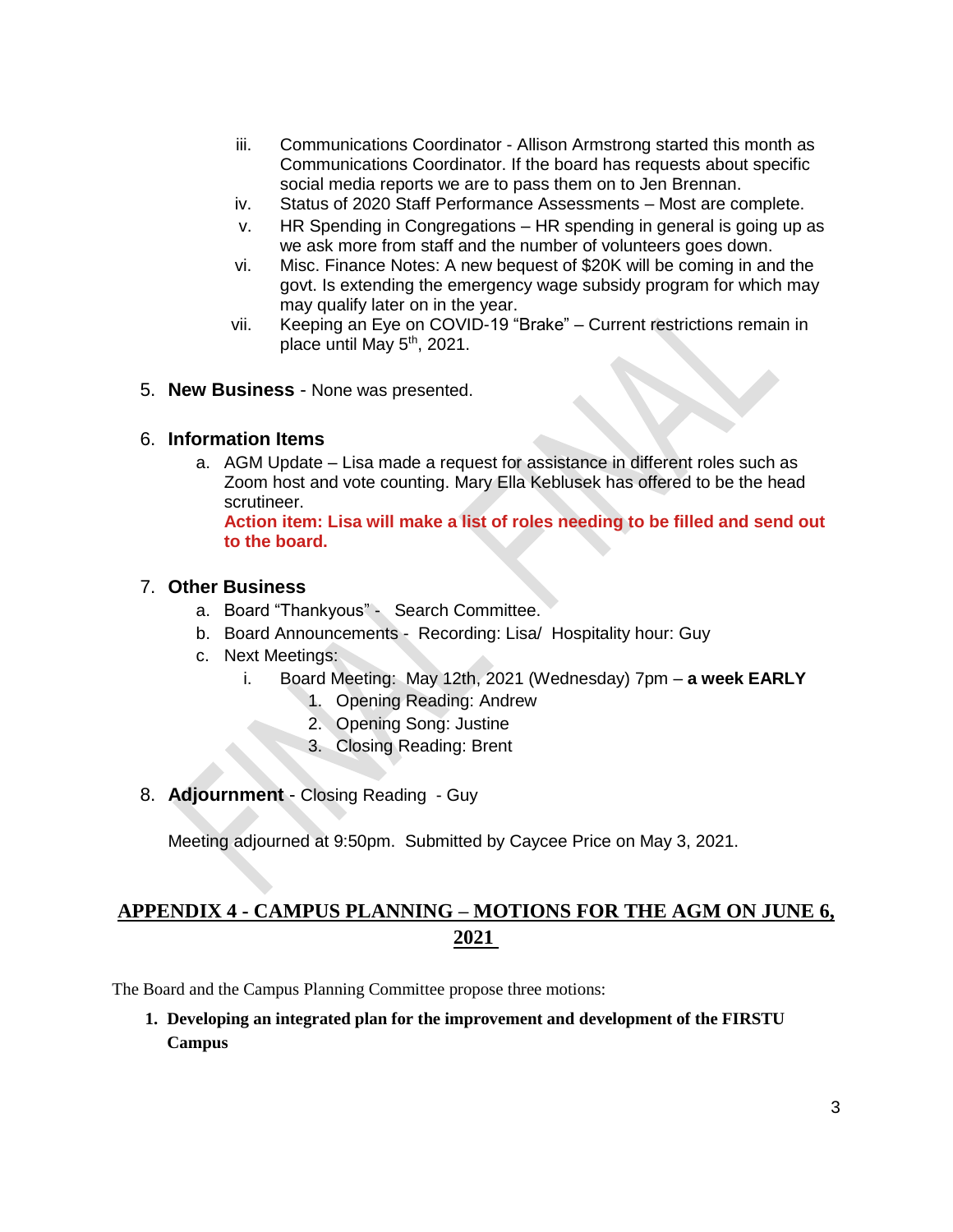- 2. **Participating in a feasibility study for a new building on our campus to provide mixed income housing** (see also "*Appendix 1 - Statement of Intent on the Feasibility Study for the New Building on Our Campus to provide mixed income housing"*)
- 3. **Approval to submit the long term site plan to the City of Ottawa** (required to proceed with future development, and to maintain flexibility for future land use)

#### **Requirements for Motions**

Actions on these motions will be guided by the following:

 The motion addressing a proposed affordable housing development project and related issues which was approved by the Congregation in October of 2018;

*Moved by Werner Daechsel, seconded by Kathy Yach that:*

*The Board of the Congregation confirm by resolution that future development on the First Unitarian campus will include a reasonable amount of less-than-market housing and that it or the Campus Planning Committee encourage the same on properties in the vicinity of the campus;*

*AND BE IT FURTHER RESOLVED that the Campus Planning Committee and Board of the Congregation organize a congregational Town Hall followed within 6 months of the Fall Congregational Meeting by a charette to consider and discuss the multiple campus development options that might suit the FirstU Ottawa Congregation.*

- GOALS AND GUIDING PRINCIPLES FOR DEVELOPMENT OF THE UNITARIAN CAMPUS, approved by the Congregation in April of 2019 (attached as a separate document);
- The need to consider developments adjacent to the campus, including the opening of the LRT station, intensification, and other land use;
- Commitment to advance FirstU's mission, UU principles and Key Objectives for the Strategic Plan 2021-2026; and
- The urgency to address climate change, including decisions taken by the Board and the Congregation, such as the commitment to the goals of Green Sanctuary; and
- The importance of Indigenous Reconciliation.

# **1. MOTION TO DEVELOP AN INTEGRATED PLAN FOR THE IMPROVEMENT AND DEVELOPMENT OF THE FIRSTU CAMPUS**

WHEREAS:

 FirstU groups and individuals have proposed improvement and development initiatives for the FirstU Campus, including a proposal for Indigenous gardening and regenerative agriculture, proposals for improvements to our building, our existing gardens, and our playground area, and other suggestions for ways to enhance community and spiritual experiences on the Campus;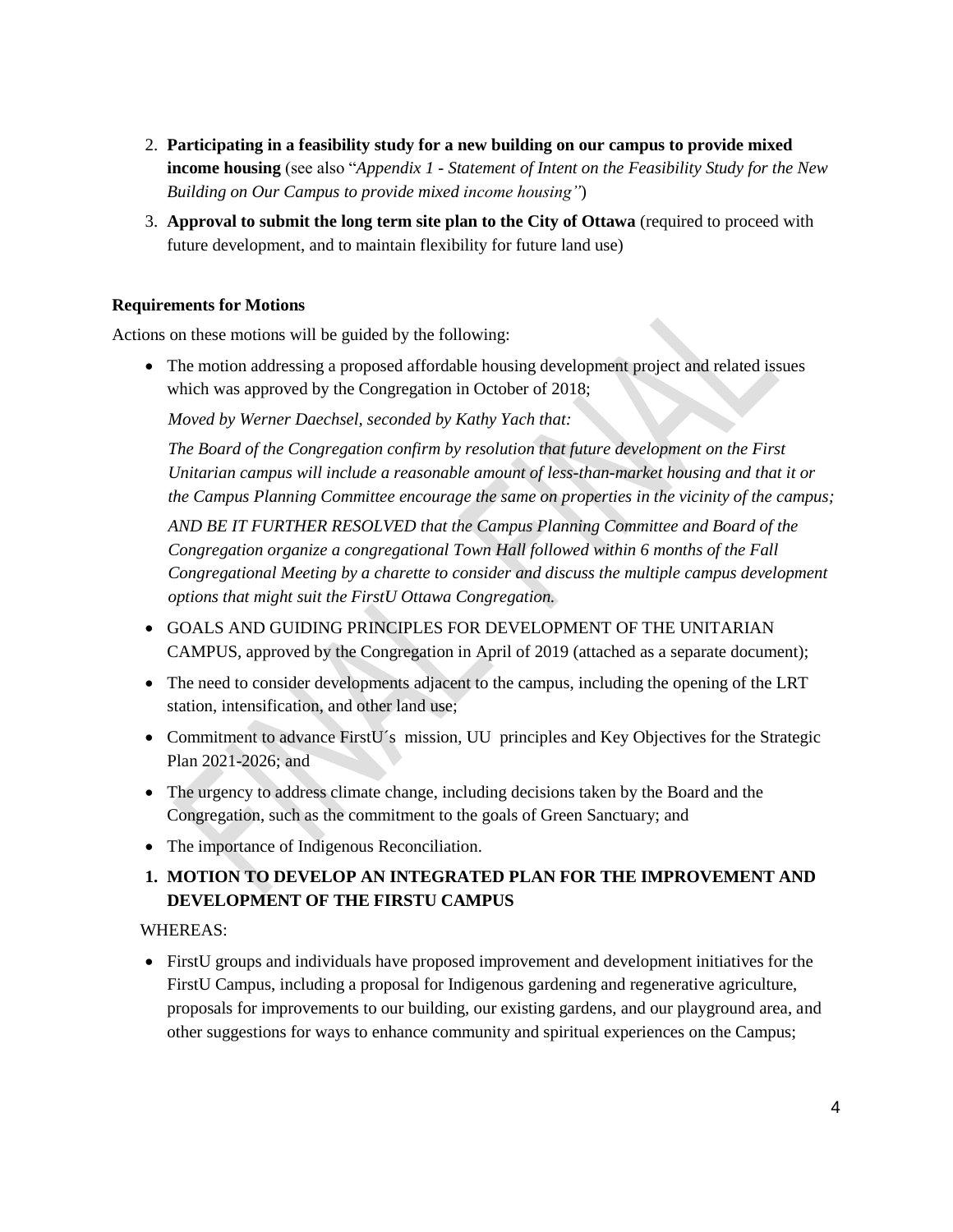- FirstU groups and individuals have identified issues to consider in future improvement and development initiatives, including the recommendation from the Ecological Assessment of Assets, the incorporation of Indigenous reconciliation into Congregational activities, the continuing climate crisis and our commitment to the Green Sanctuary initiative, and the examples of innovative land use from other congregations; and
- The creation of a new integrated plan for the overall improvement and development of the FirstU Campus is a necessary step in refining our long term site plan and in translating words and commitments to action.

The Congregation directs the Board of Directors and its Campus Planning Committee, working with the Operations Manager and the Property Team where appropriate, to explore the feasibility of a variety of development and improvement projects on the campus, including, but not limited to:

- Making improvements to the existing church building to better serve future Congregational and program needs, and to mitigate impacts of climate change;
- Improving our existing playground area, and/or creating new play areas if not already being included in the planning of mixed-income housing;
- Enhancing and highlighting our green spaces and the natural environment of the Campus;
- Making our site more resilient to climate change, such as removing pavement where possible and including sponge gardens to reduce flooding;
- Creating community food gardens; and
- Creating a welcoming outdoor space ("town square") which can be used for outdoor meetings, services and events.

The integrated plan would incorporate the results of the various feasibility studies, and would be brought back to the Congregation for consideration and further direction in the future.

# **2. MOTION FOR APPROVAL OF A FEASIBILITY STUDY FOR A NEW BUILDING ON OUR CAMPUS TO PROVIDE MIXED INCOME HOUSING.**

WHEREAS the Congregation wants to:

- create a residential community which is a leading example of mixed income housing, including significant numbers of apartments which are rented at much-below-market rents, at modestlybelow-market rents, and at market rents;
- implement developments in a manner that uses high standards of construction from an environmental point of view;
- ensure that green space continues to be an important element of the campus, including areas that promote a respect for nature such as gardens, playgrounds, outdoor meeting space and trees;
- identify community partners that could include local Indigenous organizations; and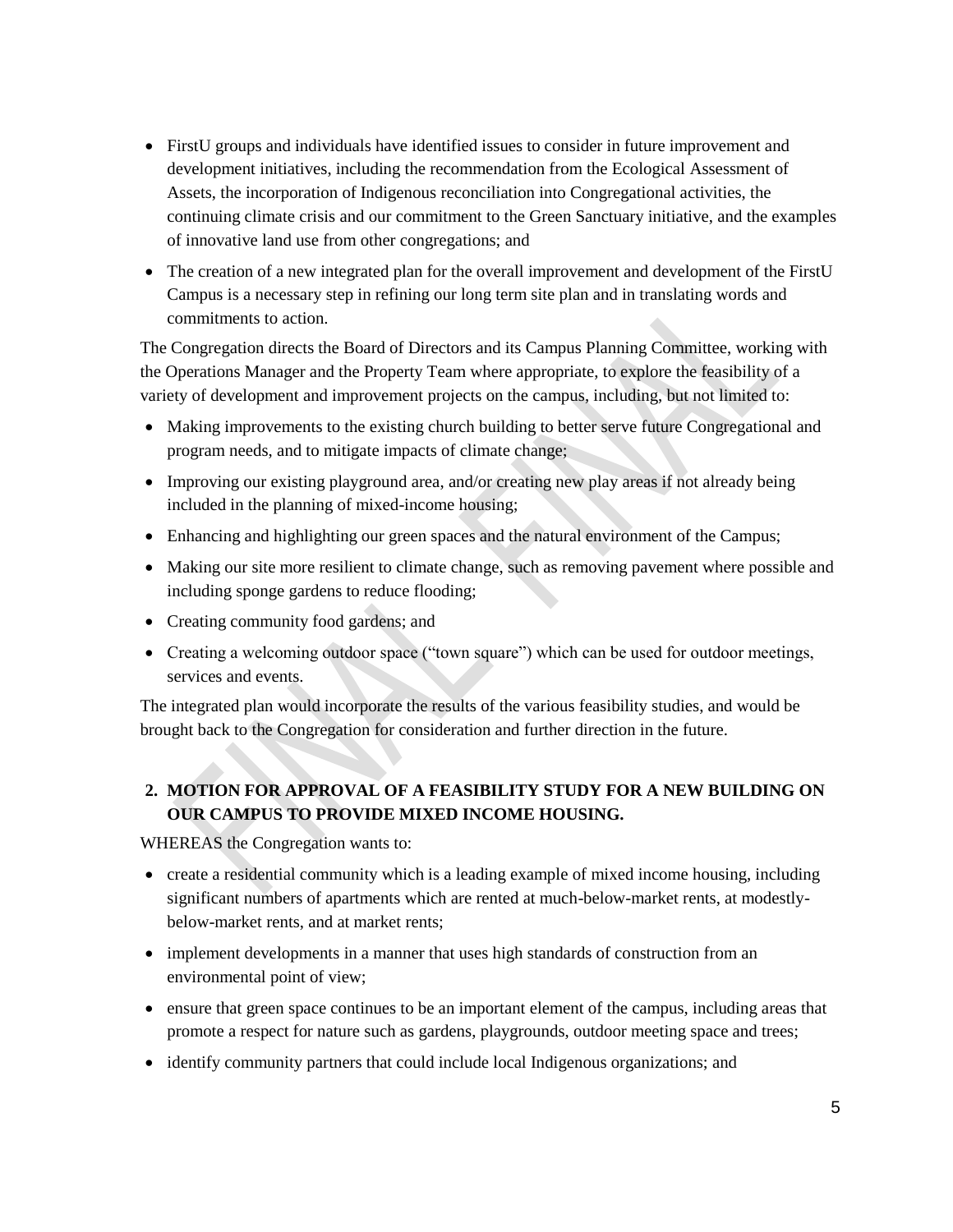generate revenue that will help to advance the Congregation's initiatives in support of its mission and to support the operations of the Congregation.

#### THE CONGREGATION:

- Gives its approval in principle for the construction of one new building on the campus, for the primary purpose of providing affordable housing;
- Authorizes the Board, with the assistance of the Campus Planning Committee (CPC), to proceed with a feasibility study including the identification of potential partners for the initiative and development of the business case for the project;
- Recognizes and accepts that the Statement of Intent (see Appendix A) is a starting point for the feasibility study; and
- Calls on the Board to return to the Congregation with the recommendations from the feasibility study and to seek further approvals for proceeding to the next stage of this project providing the results of the feasibility study are consistent with our goals and principles.

# **3. MOTION FOR PRESENTATION OF LONG TERM SITE PLAN TO THE CITY OF OTTAWA**

The Congregation affirms its agreement with the Board starting discussions with the City of Ottawa about a Site Plan to guide development on the entire campus over the long term. Before the proposed housing development project can proceed, the City will need to approve such a Site Plan. The main elements, meaning the green space areas and major buildings, in the Site Plan which is to be presented to the City are to be substantially as shown on the attached draft plan accompanying this motion. If the final Site Plan to be approved by the City differs substantially from the attached draft plan, it is to be brought to the Congregation for approval. If it does not differ substantially, the final Site Plan may be approved by the Board.

Such a Site Plan in no way binds FirstU or any future Board to construct any buildings, or to follow the site plan in the future. Those decisions are left to the congregation of the day.

# **Appendix A - Statement of Intent on the Feasibility Study for the New Building on Our Campus to provide mixed income housing.**

The following statement of intent guides this motion:

- The new building will be located on and partly to the north of the so-called CPR strip of land, east of River Parkway Children's Centre and north of Rennie's Autocare. The specific location is to be determined, subject to approval, during the feasibility study.
- The building will be about 16 storeys tall, with each floor being about 750 sq.m. (8000 sq.ft.) in area, with the actual size of the building (including footprint) being determined during the feasibility study.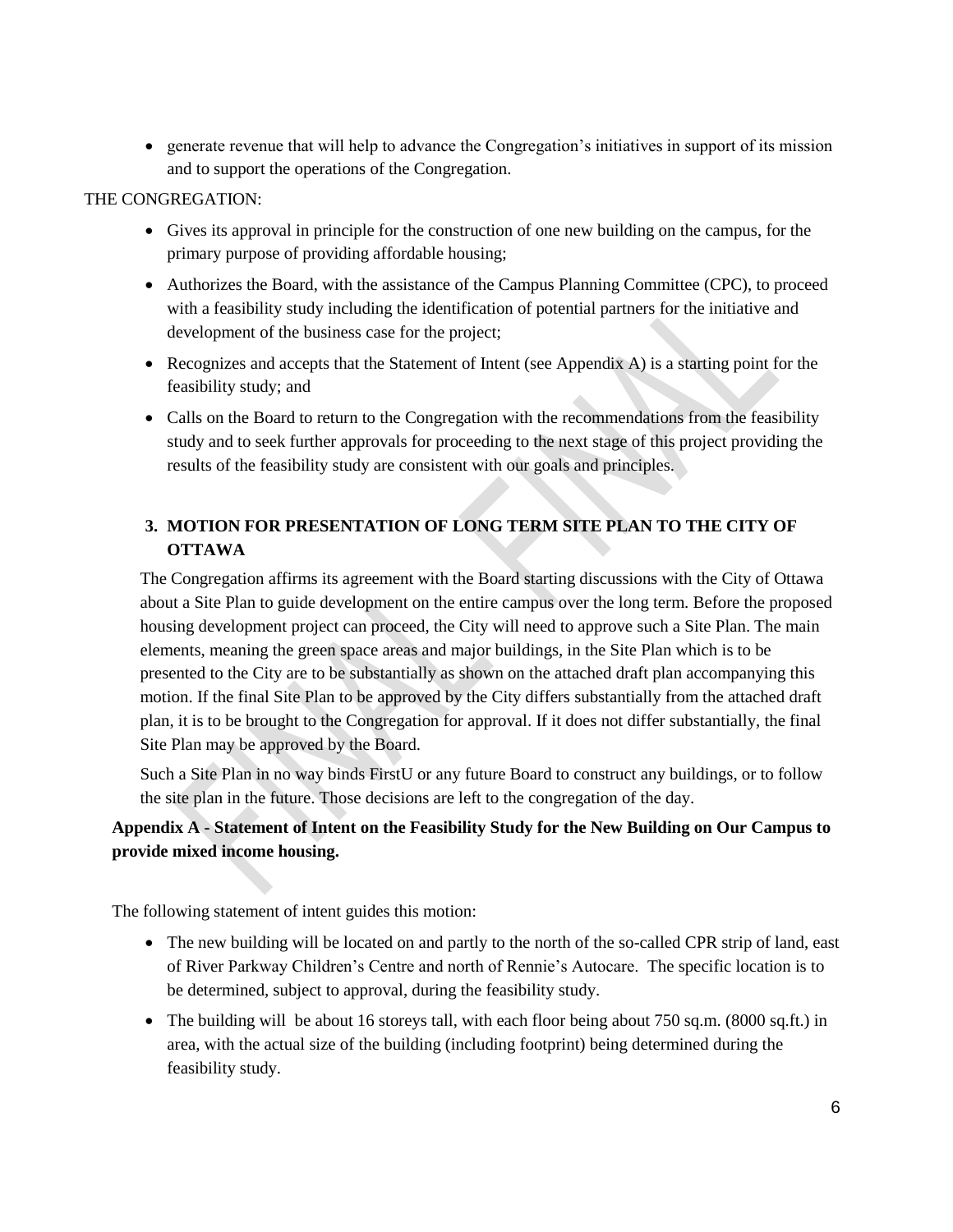- The building is estimated to have between 120 and 150 residential units in the building.
- the building be constructed in accordance with high standards of energy efficiency. The feasibility study is to seriously consider the possibility of meeting or coming close to "passive house standards" or possibly "net zero" energy consumption standards.
- Consideration is to be given to choosing building materials which produce a lower carbon footprint.
- the new building will be operated and managed by an existing or new, not-for-profit organization, hereafter referred to as the "Housing Enterprise".
- The First Unitarian Congregation of Ottawa will be the land owner and lessor; it is intended that the land be leased to the Housing Enterprise and not sold.
- The length of the lease is expected to be for at least 50 years.
- It is anticipated that one or more community partner organizations may participate in the operation of the Housing Enterprise. All such partner organizations will have expertise and experience in housing ventures, and some (or all) will be charitable organizations. Examples of organizations which are contemplated as possible participants are Multifaith Housing Initiative, Ottawa Salus, Centretown Citizens Ottawa Corp. (CCOC), and an Indigenous housing corporation or other Ottawa area Indigenous community partner.
- The Housing Enterprise will be responsible for management and operation of the building, including all of its general upkeep, utilities, repairs and maintenance. It will also be

responsible for managing the use of the building, including all landlord / tenant management, use of community space within the building, as well as the use of agreed upon outdoor or other areas near the building, which may include parking, gardens and/or a playground.

- The First Unitarian Congregation of Ottawa intends to hire CAHDCO, a non-profit local developer and consulting firm with experience and expertise in the field of affordable housing, to advise the Congregation on this initiative and to conduct the feasibility study.
- The space in the building is to be primarily for residential use. Some space might be designated for community programs, support services for the residents of the building, a community enterprise (such as a café); or other services which serve people living or working on or near the campus.
- The feasibility study will consider whether underground parking for the building might offer parking to other campus partners including First U
- All the units in the building are to be rental units, meaning that they are to be rented to, and not owned by, the residents.
- The development is to be designed to encourage residents in the new building to become a community of people of varied incomes, cultures and backgrounds who will socially interact with each other.